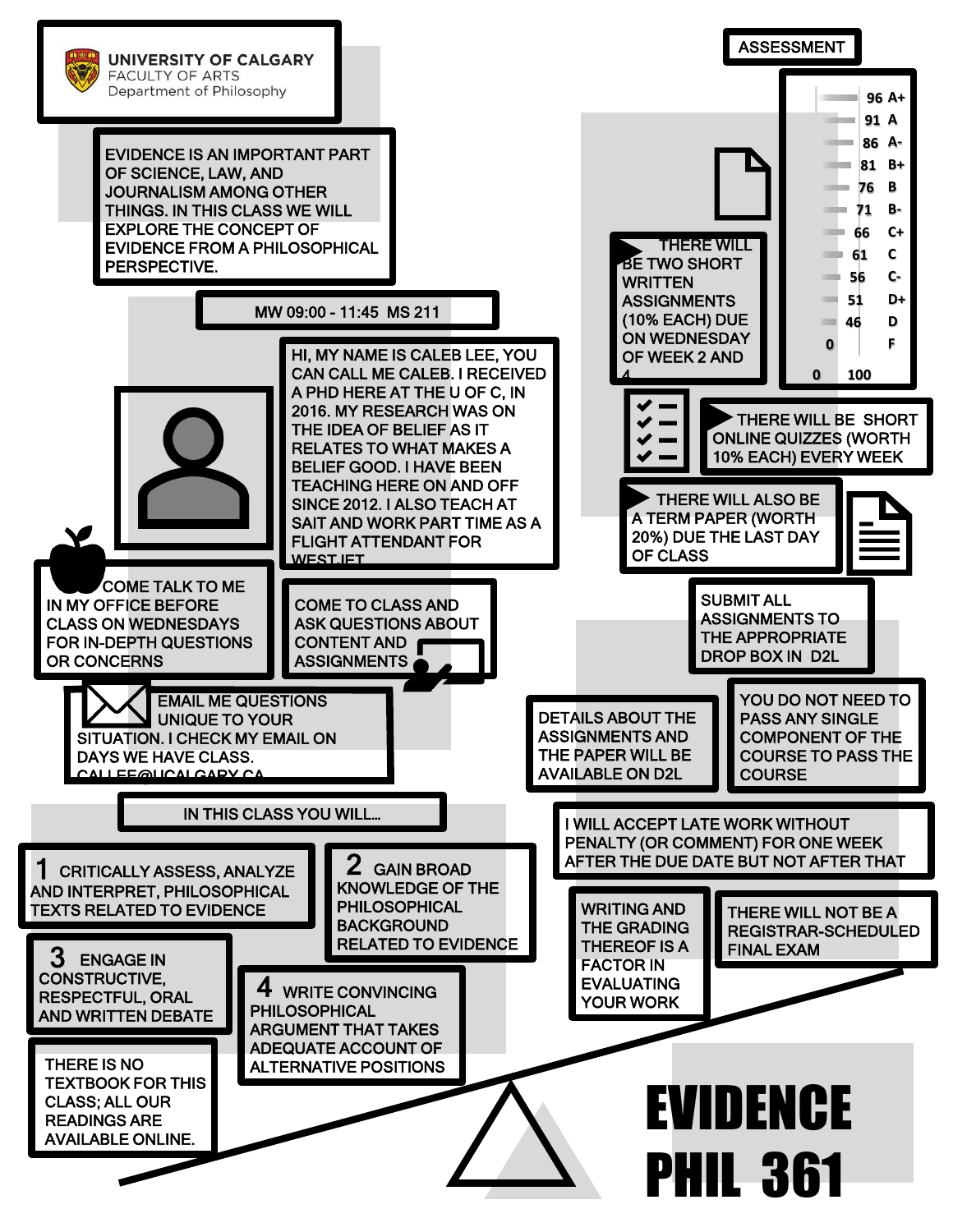#### IMPORTANT DEPARTMENTAL, FACULTY AND UNIVERSITY INFORMATION

#### Academic Honesty

Cheating or plagiarism on any assignment or examination is regarded as an extremely serious academic offense, the penalty for which will be an F on the assignment or an F in the course, and possibly a disciplinary sanction such as probation, suspension, or expulsion. See the relevant section K.5 on 'Academic Misconduct' in the current University Calendar http://www.ucalgary.ca/pubs/calendar/current/k-5.html.

Intellectual honesty requires that your work include adequate referencing to sources. Plagiarism occurs when you do not acknowledge or correctly reference your sources. If you have questions about correct referencing, consult your instructor.

Academic Accommodation The student accommodation policy can be found at: ucalgary.ca/access/accommodations/policy.

Students needing an Accommodation because of a disability or medical condition should communicate this need to Student Accessibility Services in accordance with the Procedure for Accommodations for Students with Disabilities http://www.ucalgary.ca/policies/files/policies/student-accommodation-policy.pdf.

Students needing an Accommodation based on a Protected Ground other than Disability, should communicate this need, preferably in writing, to their instructor.

#### D2L Help

Desire2Learn is UCalgary's online learning management system. Important information and communications about this course may be posted on D2L. Go to https://ucalgary.service-now.com/ it for help.

# General Academic Concerns and Program Planning

Have a question but not sure where to start? The Arts Students Centre is your information resource for everything in the Faculty of Arts. Drop in at SS102, call 403-220-3580, or email ascarts@ucalgary.ca . Advisors in the ASC can also provide assistance and advice in planning your program through to graduation. Visit the Faculty of Arts website at https://arts.ucalgary.ca/advising for detailed information on common academic concerns

#### Advice on Philosophy Courses

You may find answers to your more specific questions about a philosophy degree on the Department of Philosophy's website http://phil.ucalgary.ca , or contact one of Philosophy's Undergraduate Advisors. David Dick – Undergraduate Program Director (dgdick@ucalgary.ca), Megan Delehanty –Honors Advisor (mdelehan@ucalgary.ca) or Allen Habib (anhabib@ucalgary.ca).